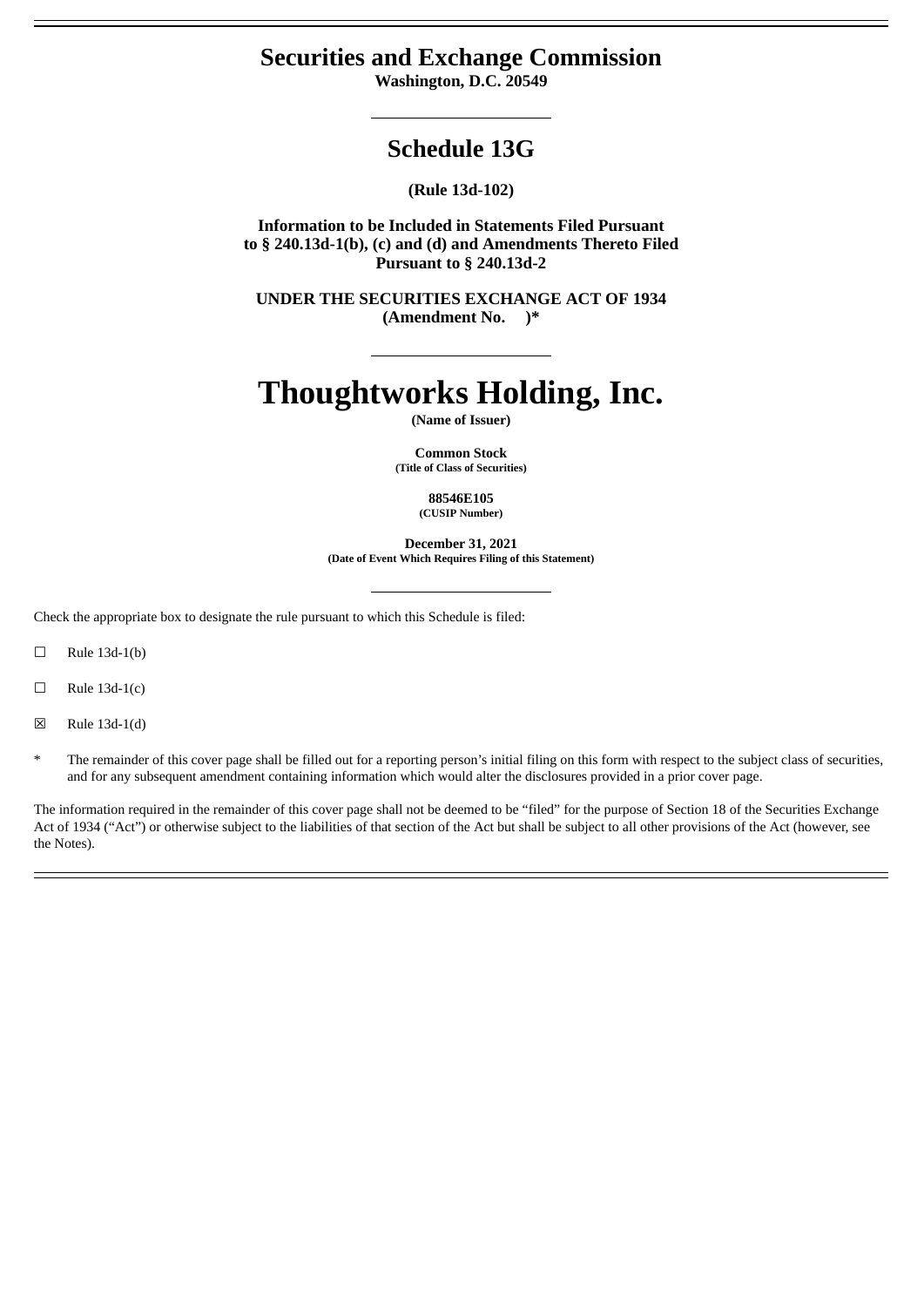CUSIP No. 88546E105 Page 1 of 4

| 1                | <b>Names of Reporting Persons</b>                                |                |                                                   |  |  |  |  |  |
|------------------|------------------------------------------------------------------|----------------|---------------------------------------------------|--|--|--|--|--|
|                  | Siemens AG                                                       |                |                                                   |  |  |  |  |  |
| 2                |                                                                  |                | Check the Appropriate Box if a Member of a Group  |  |  |  |  |  |
|                  | (a) $\Box$                                                       |                | (b) $\Box$                                        |  |  |  |  |  |
|                  |                                                                  |                |                                                   |  |  |  |  |  |
| 3                | <b>SEC Use Only</b>                                              |                |                                                   |  |  |  |  |  |
| $\overline{4}$   | Citizenship or Place of Organization                             |                |                                                   |  |  |  |  |  |
|                  |                                                                  |                |                                                   |  |  |  |  |  |
|                  | Germany<br>5<br><b>Sole Voting Power</b>                         |                |                                                   |  |  |  |  |  |
|                  |                                                                  |                |                                                   |  |  |  |  |  |
| Number of        |                                                                  |                | 24,152,051                                        |  |  |  |  |  |
| <b>Shares</b>    |                                                                  | 6              | <b>Shared Voting Power</b>                        |  |  |  |  |  |
| Beneficially     |                                                                  |                |                                                   |  |  |  |  |  |
| Owned by<br>Each |                                                                  | $\overline{7}$ | $\boldsymbol{0}$<br><b>Sole Dispositive Power</b> |  |  |  |  |  |
| Reporting        |                                                                  |                |                                                   |  |  |  |  |  |
| Person           |                                                                  |                | 24,152,051                                        |  |  |  |  |  |
|                  | With                                                             | 8              | <b>Shared Dispositive Power</b>                   |  |  |  |  |  |
|                  |                                                                  |                | $\boldsymbol{0}$                                  |  |  |  |  |  |
| 9                | Aggregate Amount Beneficially Owned by Each Reporting Person     |                |                                                   |  |  |  |  |  |
|                  |                                                                  |                |                                                   |  |  |  |  |  |
|                  | 24,152,051                                                       |                |                                                   |  |  |  |  |  |
| $10\,$           | Check if the Aggregate Amount in Row (9) Excludes Certain Shares |                |                                                   |  |  |  |  |  |
|                  | Not Applicable                                                   |                |                                                   |  |  |  |  |  |
| 11               | Percent of Class Represented by Amount in Row 9                  |                |                                                   |  |  |  |  |  |
|                  | 7.9%                                                             |                |                                                   |  |  |  |  |  |
| 12               | Type of Reporting Person                                         |                |                                                   |  |  |  |  |  |
|                  |                                                                  |                |                                                   |  |  |  |  |  |
|                  | 00                                                               |                |                                                   |  |  |  |  |  |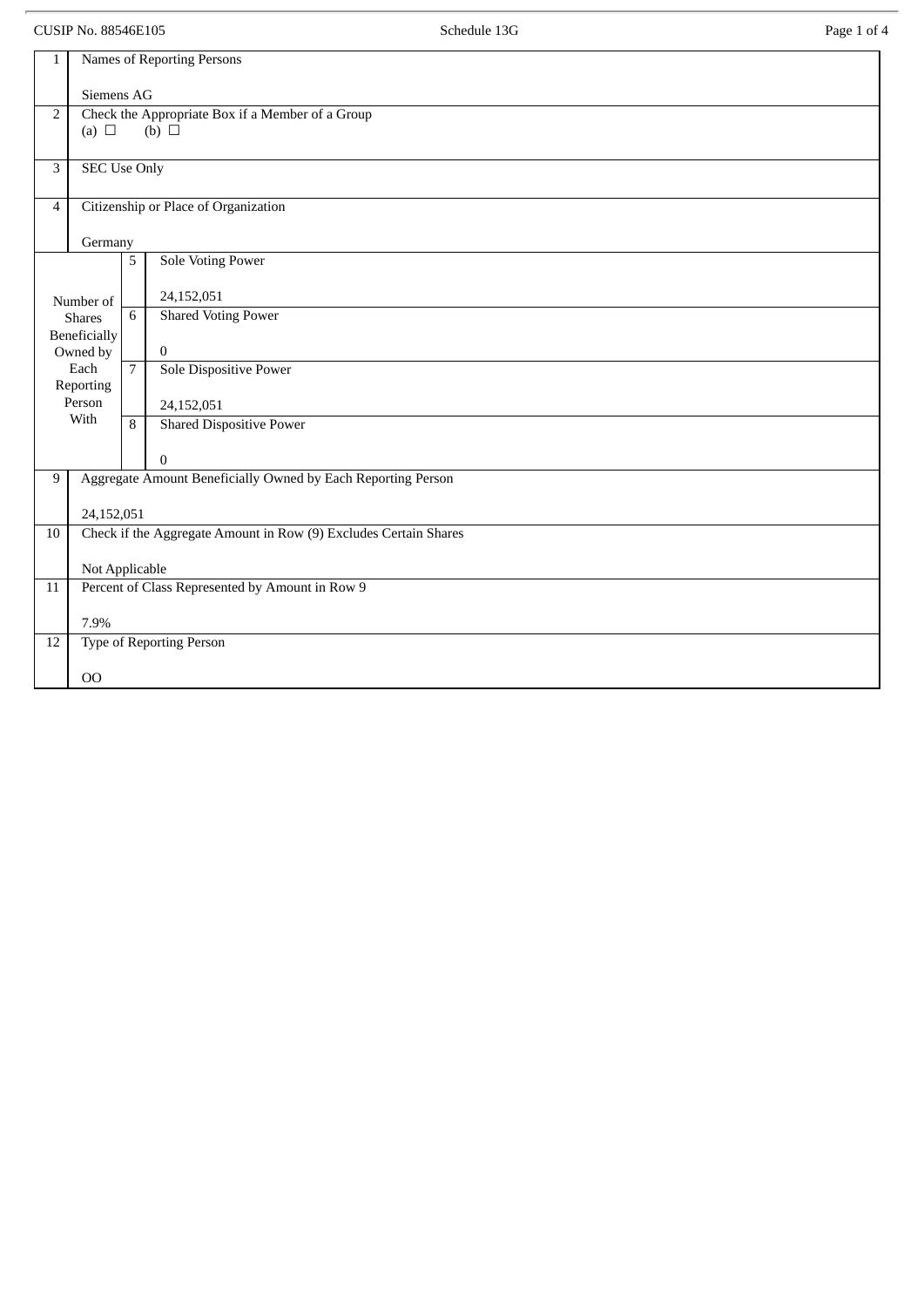| <b>CUSIP No. 88546E105</b> | Schedule 13G                                                                             | Page 2 of 4 |
|----------------------------|------------------------------------------------------------------------------------------|-------------|
| ITEM 1.<br>(a)             | <b>Name of Issuer:</b>                                                                   |             |
|                            | Thoughtworks Holding, Inc. (the "Issuer").                                               |             |
| (b)                        | <b>Address of Issuer's Principal Executive Offices:</b>                                  |             |
|                            | 200 East Randolph Street, 25th Floor, Chicago, IL 60601                                  |             |
| ITEM 2.<br>(a)             | <b>Name of Person Filing:</b>                                                            |             |
|                            | This statement is filed on behalf of Siemens AG (the "Reporting Person").                |             |
| (b)                        | <b>Address or Principal Business Office:</b>                                             |             |
|                            | The business address of the Reporting Person is Otto-Hahn-Ring 6, 81739 Munich, Germany. |             |
| (c)                        | <b>Citizenship of each Reporting Person is:</b>                                          |             |
|                            | Siemens AG is organized under the laws of Germany.                                       |             |
| (d)                        | <b>Title of Class of Securities:</b>                                                     |             |
|                            | Common Stock, \$0.001 par value per share ("Common Stock").                              |             |
| (e)                        | <b>CUSIP Number:</b>                                                                     |             |
|                            | 88546E105                                                                                |             |
|                            |                                                                                          |             |

### **ITEM 3.**

Not applicable.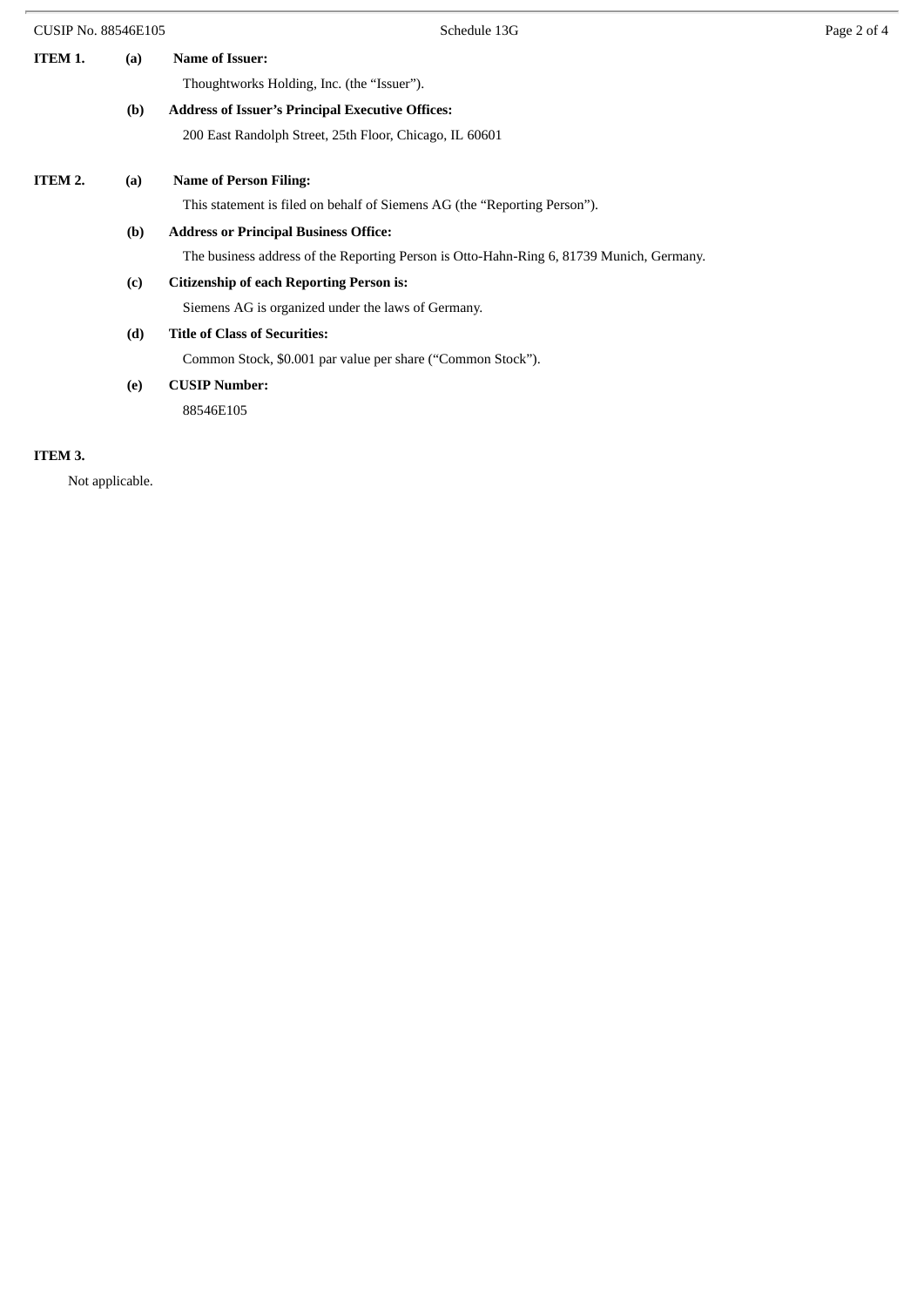### **ITEM 4. Ownership.**

#### **(a-c)**

The ownership information presented below represents beneficial ownership of Common Stock of the Issuer as of December 31, 2021, based upon 305,117,043 shares of Common Stock outstanding as of November 11, 2021, as disclosed in the Quarterly Report on Form 10-Q as filed by the Issuer with the Securities and Exchange Commission on November 15, 2021.

| Sole power<br>to dispose or<br>Sole power<br>to direct the<br><b>Shared power</b><br>Amount<br>to vote or to<br>beneficially<br>disposition<br>Percent<br>direct the<br>to vote or to<br>of class:<br>owned<br><b>Reporting Person</b><br>direct the vote:<br>ot:<br>vote: | dispose or<br>to direct<br>the<br>disposition<br>ot: |
|----------------------------------------------------------------------------------------------------------------------------------------------------------------------------------------------------------------------------------------------------------------------------|------------------------------------------------------|
| 7.9%<br>Siemens AG<br>24,152,051<br>24,152,051<br>24,152,051                                                                                                                                                                                                               |                                                      |

Siemens AG is the record owner of the shares of Common Stock reported herein.

#### **ITEM 5. Ownership of Five Percent or Less of a Class.**

Not applicable.

#### **ITEM 6. Ownership of More than Five Percent on Behalf of Another Person.**

Not applicable.

ITEM 7. Identification and Classification of the Subsidiary Which Acquired the Security Being Reported on By the Parent Holding **Company.**

Not applicable.

#### **ITEM 8. Identification and Classification of Members of the Group.**

Not applicable.

#### **ITEM 9. Notice of Dissolution of Group.**

Not applicable.

#### **ITEM 10. Certification.**

Not applicable.